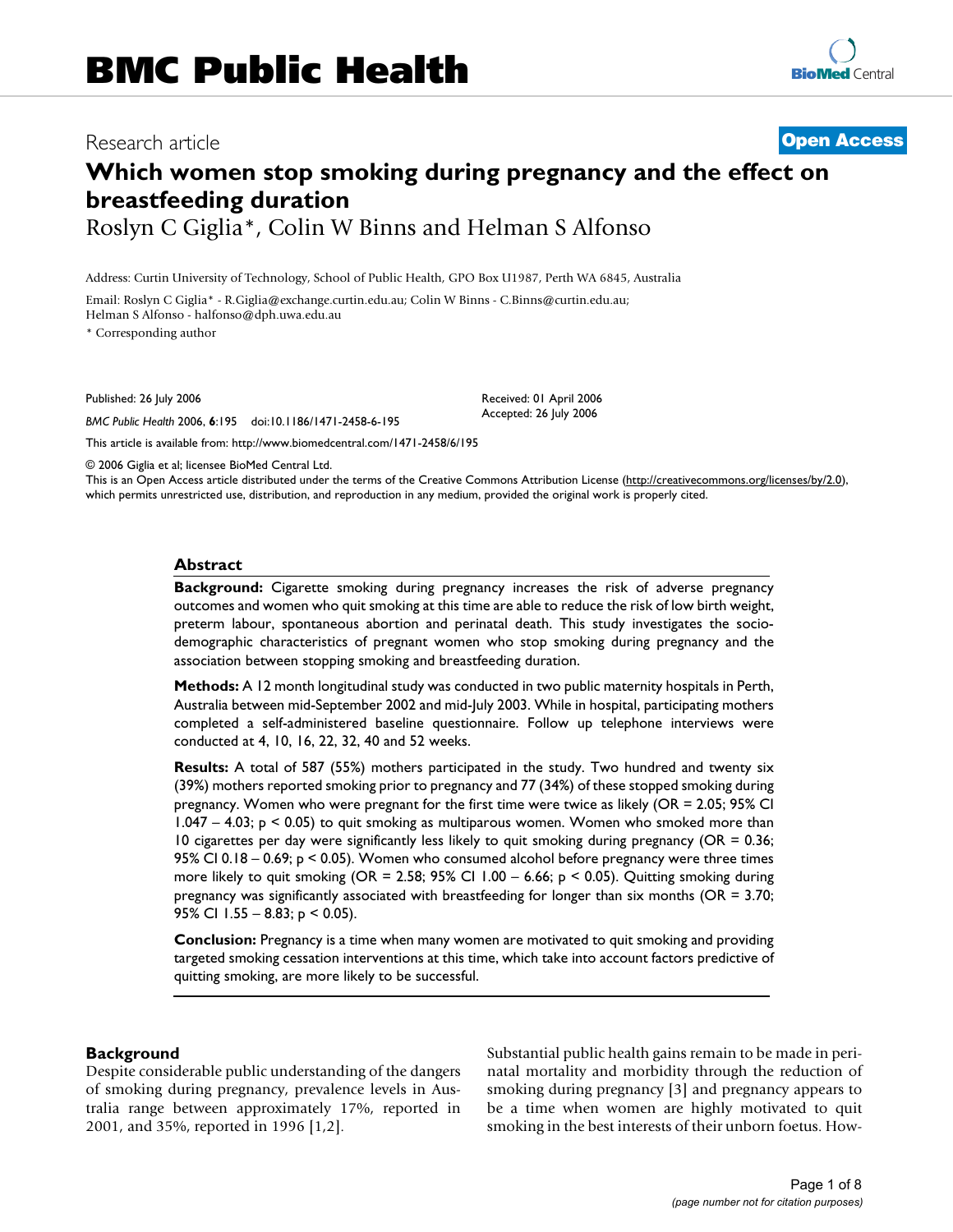ever, despite this not all women choose to quit smoking at this time and the differences between women who do stop smoking during pregnancy and those who don't may be caused by factors that can be influenced.

Lu et al reviewed nine cohort studies and found that the determinants of smoking cessation during pregnancy included maternal age, parity, number of cigarettes per day and duration of smoking, education level, partner's smoking status and socioeconomic status [4]. Furthermore, Ershoff, Solomon and Dolan-Mullen found additional sociodemographic and psychosocial differences between women with low intentions to stop smoking and those with high intentions [5]. In order to develop successful maternal smoking cessation public health programs the major determinants of quitting smoking during pregnancy need to be incorporated into intervention efforts.

The research team has already reported a significant increase over a 10 year period in the number of women breastfeeding upon discharge from hospital in Perth, Western Australia [6]. Likewise the major determinants of breastfeeding duration have been identified from the Perth Infant Feeding Study (PIFSII) cohort study [7]. The aims of this study were to document the number of women stopping smoking during pregnancy and to further examine the factors influencing the ability to stop smoking at this time. In addition, consideration was given to the exploration of variables (alcohol use before and during pregnancy; and attendance at antenatal classes) not previously reported in the Australian literature. The relationship between stopping smoking during pregnancy and breastfeeding duration was also examined.

## **Methods**

The second Perth Infant Feeding Study (PIFSII) was conducted between mid-September 2002 and mid-July 2003 to monitor breastfeeding rates and identify changes in breastfeeding practices and the determinants of breastfeeding. The study was conducted in the same hospitals using the same methodology as the first Perth Infant Feeding Study (PIFSI). PIFSI was conducted 10 years previous and results have been reported elsewhere [8].

Mothers were contacted within the first three days following the birth of their infant. Women were considered eligible for the study if they had delivered a live infant free of any serious health conditions requiring transfer to the neonatal intensive care unit at Perth's major maternity hospital. Mothers whose infants were admitted to the Special Care Nurseries (SCN) of the participating hospitals were eligible for recruitment.

Those women agreeing to participate in the study completed the self-administered baseline questionnaire while in hospital or shortly after discharge. Women declining to participate were asked to provide some basic sociodemographic data in order to determine the representativeness of the sample. All women regardless of their chosen infant feeding method were followed up by telephone interview at 4, 10, 16, 22, 32, 40 and 52 weeks postpartum. The study instruments used were essentially the same as that used in PIFSI, with only minor improvements and additions being made to the instruments used in the PIFSII. Questions relating to smoking were based on the 1989– 90 National Health Survey [9]. Mothers were asked if they had smoked before pregnancy and if they had smoked during pregnancy as part of the baseline questionnaire. Mothers who acknowledged that they had smoked before pregnancy but had not smoked during pregnancy were categorised as 'stopping smoking' during pregnancy.

## *Statistical analysis*

Data were entered and analysed using the Statistical Package for Social Sciences, Version 11.0 (SPSS for Windows, SPSS Inc., Chicago, IL, USA). Risk factors associated with stopping smoking during pregnancy were analysed using the baseline questionnaire. Variables identified in the literature as being associated with breastfeeding initiation and duration were examined and included in the development of each statistical model.

Estimation of odds ratios was performed for univariate analysis testing statistical significance by  $\chi^2$  test. Adjusted odds ratios were calculated by logistic regression. All variables presented in Table 2 were entered into the model for the multivariate analysis of predicting stopping smoking during pregnancy. The model was reduced manually by excluding those variables with a less significant value.

## **Table 1: Smoking history of women (n = 226) and their partners (n = 270) (%)**

| <b>Smoking History</b> | <b>Before Pregnancy</b> |                 | <b>During Pregnancy</b> |                 | Week 4 postpartum |                 |
|------------------------|-------------------------|-----------------|-------------------------|-----------------|-------------------|-----------------|
|                        | Women                   | <b>Partners</b> | Women                   | <b>Partners</b> | Women             | <b>Partners</b> |
| Smoked                 | 226 (100)               | 270 (100)       | 149 (66)                | 245(91)         | 122(54)           | 172(64)         |
| Stopped smoking        | N/A                     | N/A             | 77 (34)                 | 25(4)           | 17(8)             | N/A             |

N/A – This data not available.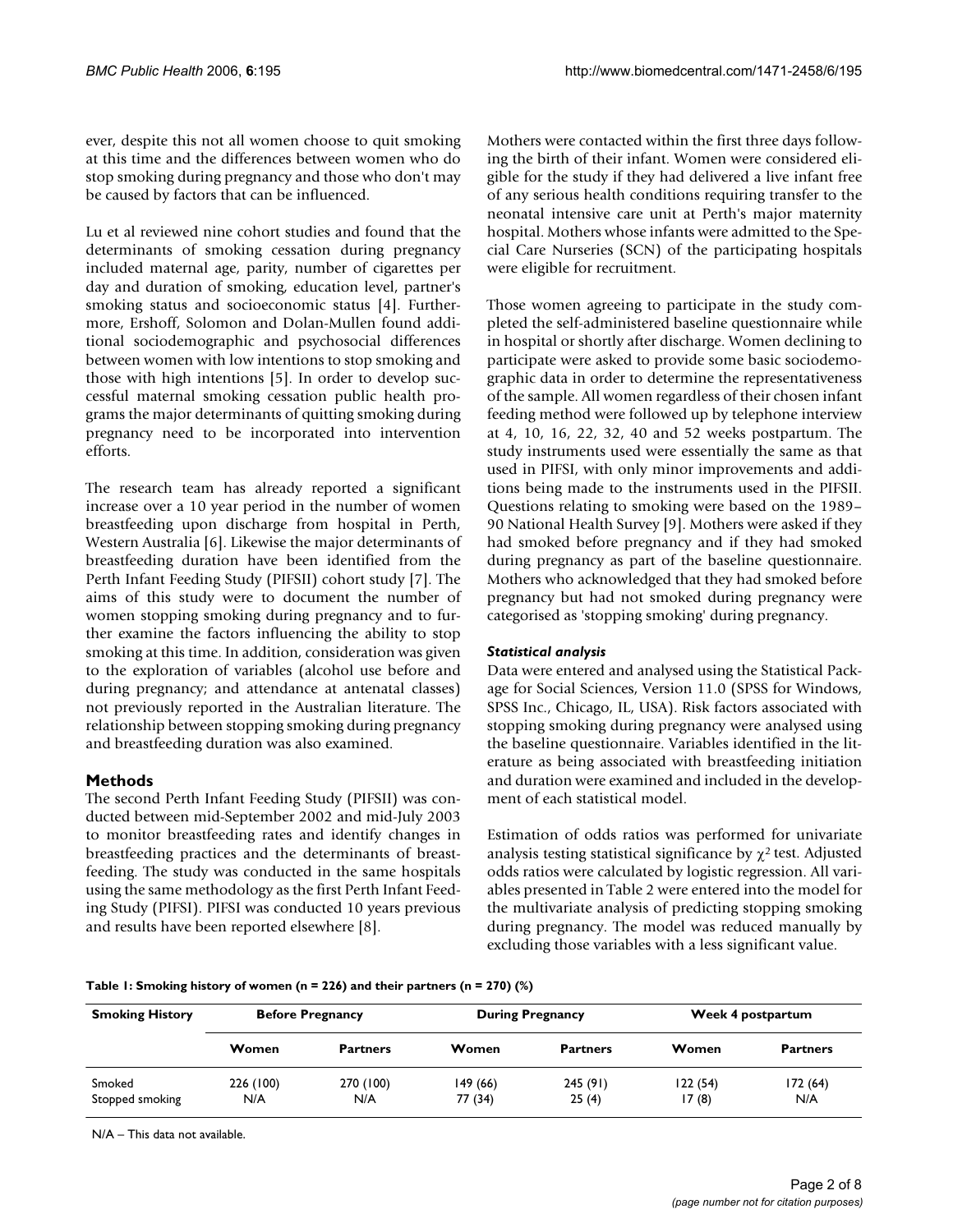|                                   | Women who stopped<br>smoking ( $n = 77$ ) | Women who did not stop<br>smoking ( $n = 149$ ) | <b>b</b> value | Univariate OR<br>(95% CI)    |
|-----------------------------------|-------------------------------------------|-------------------------------------------------|----------------|------------------------------|
| $<$ 25 years                      | 46.8                                      | 35.6                                            | 0.103          | $1.6(0.9-2.8)$               |
| >25 years                         | 53.2                                      | 64.4                                            |                |                              |
| Income <\$25 000                  | 56                                        | 65.8                                            | 0.156          | $0.7(0.4-1.2)$               |
| Income > \$25 000                 | 44                                        | 34.2                                            |                |                              |
| Primiparous                       | 55.8                                      | 32.9                                            | 0.001          | $2.6$ (1.5–4.5) <sup>†</sup> |
| Multiparous                       | 44.2                                      | 67.1                                            |                |                              |
| Caucasian                         | 90.9                                      | 96.6                                            | 0.068          | $0.3(0.1 - 1.1)$             |
| Non-caucasian                     | 9.1                                       | 3.4                                             |                |                              |
| Father smoked in pregnancy        | 61                                        | 75.5                                            | 0.025          | $0.5(0.3-0.9)$ <sup>†</sup>  |
| Father did not smoke in pregnancy | 39                                        | 24.5                                            |                |                              |
| <12 years education               | 46.1                                      | 62.8                                            | 0.016          | $0.5(0.3-0.9)$ <sup>†</sup>  |
| >12 years education               | 53.9                                      | 37.2                                            |                |                              |
| Drank alcohol before pregnancy    | 87                                        | 72.3                                            | 0.012          | $2.6$ (1.2–5.5) <sup>†</sup> |
| Non-drinker before pregnancy      | 3                                         | 27.7                                            |                |                              |
| Alcohol during preg               | 40.3                                      | 38.9                                            | 0.846          | $1.1(0.6-1.9)$               |
| No alcohol in preg                | 59.7                                      | 61.1                                            |                |                              |
| Cigs before preg <10/day          | 63.6                                      | 36.4                                            |                |                              |
| Cigs before preg > 10/day         | 36.4                                      | 63.6                                            | < 0.001        | $0.3(0.2-0.6)$ <sup>†</sup>  |
| Timing of pregnancy               |                                           |                                                 | 0.045          |                              |
| Planned                           | 44                                        | 37.3                                            |                |                              |
| Mistimed                          | 41.3                                      | 32.4                                            |                | $1.1(0.6-2.0)$               |
| Unplanned                         | 14.7                                      | 30.3                                            |                | $0.4(0.2-0.9)$ <sup>†</sup>  |
| Attend antenatal classes          | 33.8                                      | 52                                              |                |                              |
| Did not attend antenatal classes  | 66.2                                      | 48                                              | 0.009          | $0.5(0.3-0.8)$ <sup>†</sup>  |

**Table 2: Characteristics of women who did and did not stop smoking in pregnancy (n = 226). Figures are percentages if not otherwise stated**

†Significant at *p* = 0.05. Significant figures in bold

The difference between duration of breastfeeding in those who stopped smoking during pregnancy and those who did not was initially explored using Kaplan Meier survival analysis. This relationship was further examined using logistic regression to examine breastfeeding duration less than and greater than six months using a variety of sociodemographic, biomedical and psychosocial factors reported to have an effect on breastfeeding duration in the literature. Variables were entered into the model to determine the effect on breastfeeding duration for more than or less than six months. Non-significant variables (p > 0.10) were manually excluded from the final model. Further analysis of this relationship using a Cox proportional hazard model was not attempted as the proportionality assumption had been violated and additional potential analytical techniques were considered beyond the scope of this paper. The six month time period was chosen based on the WHO recommendations for exclusive breastfeeding and was considered to be a significant reference point for infant feeding duration.

A mother's attitude towards infant feeding was measured by the Iowa Infant Feeding Attitude Scale (IIFAS) [10]. The IIFAS is a 17 item scale which measures attitudes towards both breast and formula feeding with regards to the health and nutritional benefits, and the cost and convenience of each method. It has been shown previously to be a valid and reliable measure of infant feeding attitudes amongst women in the USA [10] and Scotland [11]. Each item is measured on a 5-point scale and total scores could range from 17 (reflecting positive formula feeding attitudes) to a high of 85 (indicating attitudes that favour breastfeeding). For the purposes of the analysis mothers were split into two groups, those with an IIFAS score at or above the median ( $\geq 65$ ) and those with a score less than the median  $(**65**)$ .

Presented *p* values are two-sided, and a 5% significance level was used.

## *Ethical considerations*

The PIFSII was approved by the Human Ethics Committee of Curtin University and the Research Ethics Committees of the two participating hospitals. Signed informed consent was obtained from participants. Confidentiality was assured and mothers were advised that their participation was voluntary and that they could withdraw at any time without prejudice.

## **Results**

In the PIFSII, 870 women of the 1068 women eligible to participate were contacted and 587 completed baseline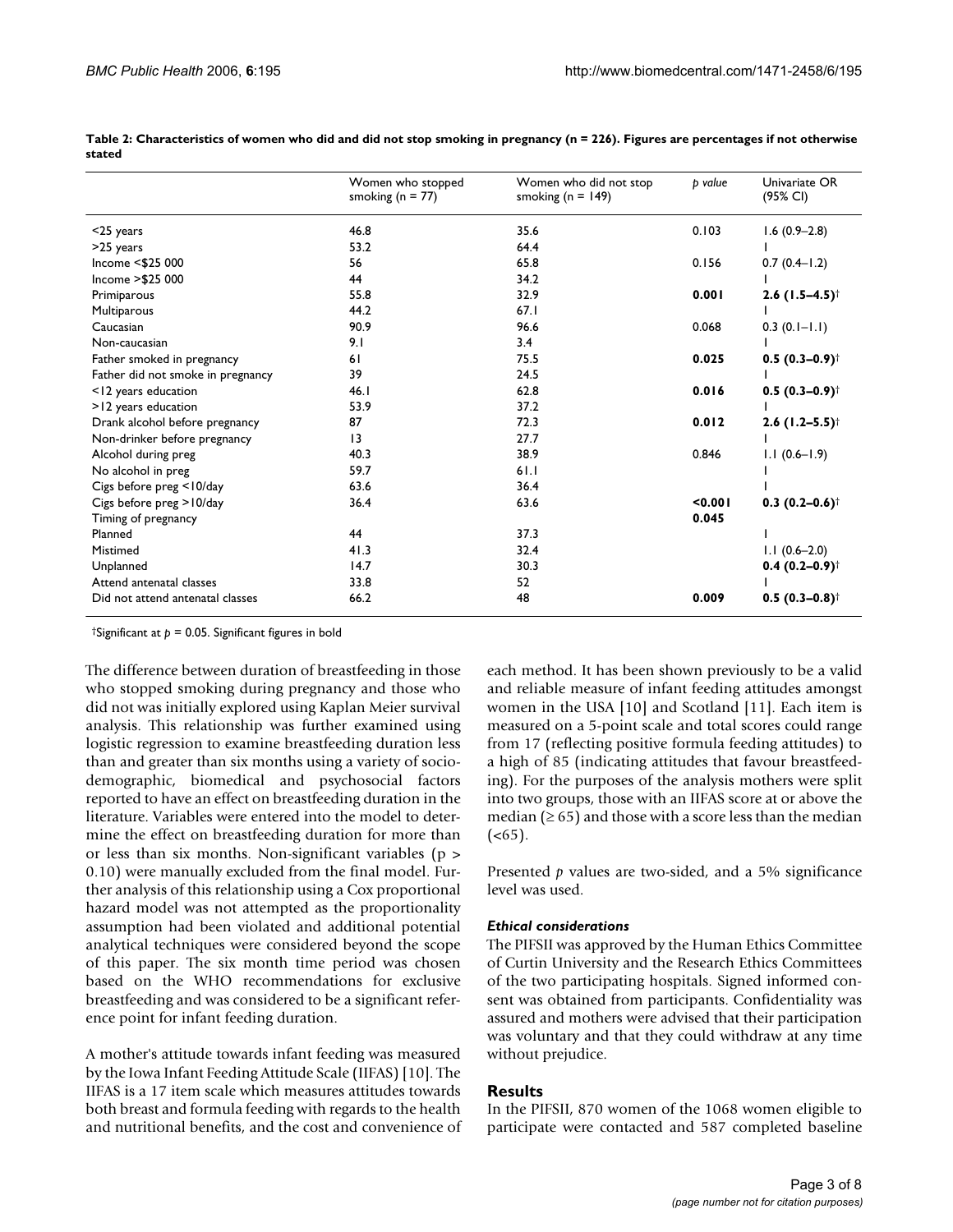| Table 3: Multivariate analysis of factors predicting likelihood of |
|--------------------------------------------------------------------|
| stopping smoking during pregnancy ( $n = 77$ )                     |

|                                        | OR of stopping smoking<br>during pregnancy (CI 95%) | Þ     |
|----------------------------------------|-----------------------------------------------------|-------|
| Before pregnancy >10<br>cigarettes/day | $0.4(0.2-0.7)$                                      | 0.002 |
| Primiparous                            | $2.1(1.0-4.0)$                                      | 0.036 |
| Drank alcohol before<br>pregnancy      | $2.6$ (1.0–6.7)                                     | 0.049 |

Variables in the full model included age, income, mother's nationality, whether father smoked during the pregnancy, maternal years of education and whether the mother attended antenatal classes.

questionnaires (55%) and were maintained throughout the study period, representing 68% of women contacted. Those women discharged from hospital within the first 24 hours or not on the ward at the times that the researcher visited account for the eligible women not contacted. A similar proportion of eligible women participated in the PIFSI (58%) and the PIFSII (55%) studies. No significant differences were found in the age or level of education of participants compared with non-participants in either study [6,12].

A total of 226 women were smoking before pregnancy. This represents 39% of the total population of mothers. The proportion of mothers smoking decreased to 25% (n = 149) during pregnancy. Of the women who reported smoking before they became pregnant ( $n = 226$ ), 34% of these  $(n = 77)$  stopped smoking during pregnancy, a reduction of 14%. Table 1 outlines the prevalence of smoking mothers and their partners.

Table 2 shows the results of the univariate analysis of smoking cessation during pregnancy using variables previously reported to be important and other relevant demographic variables. Stopping smoking during pregnancy was significantly associated with primiparous women (OR = 2.6; 95% CI 1.5–4.5; p < 0.05). A woman was less likely to stop smoking during pregnancy if she had a partner who smoked, had less than 12 years of edu-

**Table 4: Stopping smoking during pregnancy and breastfeeding for longer than 6 months (n = 77)**

| Variable                                      | OR breastfeeding >6<br>months (95% CI) | D     |
|-----------------------------------------------|----------------------------------------|-------|
| Stopping smoking in pregnancy <sup>a</sup>    | $2.8(1.6-5.1)$                         | 0.001 |
| Stopping smoking in pregnancy <sup>b, c</sup> | $3.7(1.6-8.8)$                         | 0.003 |

aunadjusted

cation, smoked more than ten cigarettes per day, had an unplanned pregnancy and did not attend antenatal classes. Age, income level and mother's country of origin were not significantly associated with stopping smoking during pregnancy. Drinking alcohol before pregnancy was significantly associated with stopping smoking during pregnancy. However drinking alcohol during pregnancy was not associated with stopping smoking during pregnancy.

Table 3 shows the results of the multivariate analysis used to determine which variables were independent predictors of stopping smoking during pregnancy. It indicates that women who were primigravida and women who drank alcohol before pregnancy were more likely to stop smoking during pregnancy. Women who smoked more than ten cigarettes per day were less likely to stop smoking during pregnancy.

The association between stopping smoking and breastfeeding duration was explored using multivariate analysis. Table 4 indicates that stopping smoking during pregnancy was significantly related to breastfeeding duration. Of the 77 women who stopped smoking during pregnancy 35 (45%) of these continued to breastfeed for longer than six months. One hundred and forty nine women continued to smoke during pregnancy and of these, 34 (23%) breastfed for longer than six months. Women who stopped smoking were almost four times more likely to breastfeed for longer than six months, after adjustment for potential confounders (OR = 2.8; 95% CI 1.6 – 5.1; p < 0.05, adjusted OR = 3.7; 95% CI 1.6 – 8.8; p < 0.05).

## **Discussion**

In this study approximately 34% of women who smoked before pregnancy reported stopping smoking during pregnancy. This is slightly higher than figures reported in the 1999 – 2002/3 National Tobacco Strategy of 20 to 30%, [13] however since this time smoking cessation rates in pregnancy may have increased in line with the general community [14]. In the analysis of the Australian Longitudinal Study on Women's Health year 2000 dataset a figure of 55% of women quitting was reported [15]. Most recently however a figure of 4% of women quitting smoking during pregnancy has been reported by Moshin and Bauman [16] in a large cross sectional study in New South Wales, Australia. Internationally figures range from 15.8% of women quitting smoking during pregnancy from a national survey in Canada [17] to 26.8% from New Zealand [18]. The disparity in these prevalence levels is most likely due to the timing of the data collection and whether the method of survey is cohort based or cross-sectional [19].

breference group is women who did not stop smoking

cadjusted for income, age of infant when mother returned to work, breastfeeding problems at or before week four postpartum, age of infant when pacifier first used and mothers infant feeding attitude (IIFAS).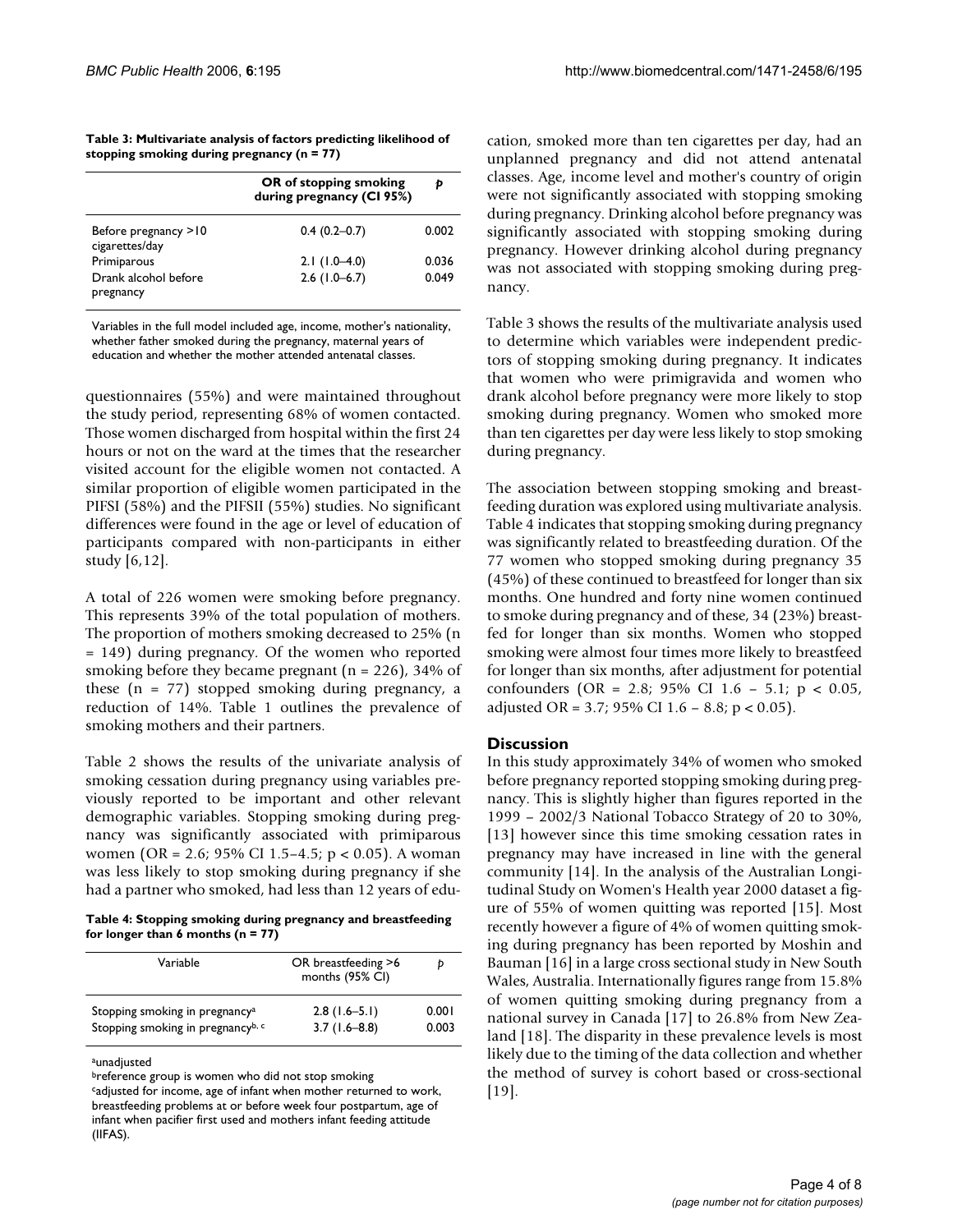The relationship between smoking cessation during pregnancy and breastfeeding duration for longer than six months postpartum has not previously been reported in the research literature. More commonly continued maternal smoking in pregnancy has been reported in association with reduced breastfeeding initiation and duration [20-22], and only one previous study has explored smoking status and breastfeeding duration up to 26 weeks [23]. In this study women who stopped smoking during pregnancy were significantly more likely to breastfeed for longer than six months, which is in accordance with national and international recommendations [24,25]. Although stopping smoking is not exclusively responsible for prolonged breastfeeding duration, [26,27] promoting smoking cessation during pregnancy supports both positive perinatal outcomes and supports optimal breastfeeding duration, known to be associated with protection against infection, some chronic diseases and improved cognitive development in the infant [25,28].

The reported effects of alcohol consumption as a predictor of smoking cessation during pregnancy are varied and inconsistent, however in this study consuming alcohol prior to pregnancy was significantly associated with stopping smoking during pregnancy. In previous research Severson et al [19] looked at alcohol in the week prior to the study questionnaire being administered (administered two weeks postpartum) and found that mothers who stopped smoking during pregnancy were less likely to have consumed alcohol in this week. Using data from the US National Maternal and Infant Health Survey, consuming one or more drinks during pregnancy was independently associated with a lower likelihood of quitting smoking during pregnancy [29] and in a study of the relationship between quitting tobacco, alcohol and caffeine consumption during pregnancy, Pirie et al found that quitting either alcohol or cigarettes was not associated with an increased likelihood of quitting the other substance (e.g. quitting alcohol was not associated with quitting smoking or vice versa). Although this relationship was not significant in the multivariate model the clustering of multiple substance use in individuals was [30]. More recently a subset population of women in Spain who consumed alcohol (time of consumption not confined to either during pregnancy or three months after the birth) were also found to have a lower chance of quitting smoking [31].

In contrast, early research conducted in Sweden found continued alcohol consumption during pregnancy was not associated with a decrease in mothers stopping smoking [32]. Similarly, data from Canada demonstrated that drinking during pregnancy was positively related to a woman's likelihood of attempting to quit smoking during pregnancy [17]. However alcohol consumption was also

significantly associated with cessation relapse before the child was born and the authors propose that although more women who drink make cessation attempts they are also more likely to relapse as it may be too difficult to give up smoking and drinking alcohol at the same time, or that continued alcohol use impairs the cessation maintenance. More recently, a New Zealand study found that women who quit smoking in the first trimester were more likely to report alcohol consumption at this time compared to women who reported not consuming alcohol [18].

In the current study alcohol intake before and during pregnancy was considered with regard to smoking cessation during pregnancy. The associations between alcohol before and during pregnancy with stopping smoking during pregnancy have previously not been studied concurrently. We found that women who consumed alcohol before pregnancy were more likely (OR = 2.6;95% CI 1.0– 6.7;  $p < 0.049$ ) to stop smoking during pregnancy. Alcohol intake is a health risk behaviour known to cluster with cigarette smoking [30,33] and therefore it is likely that those women who are consuming alcohol are also smoking hence the women most likely to stop smoking are those women drinking alcohol. Alcohol consumption during pregnancy was not significantly related to smoking cessation at this time.

In accordance with previous research, a woman was more likely to stop smoking during pregnancy if she was primigravida [16,18,29-31,34-38]. Women who have smoked during a previous pregnancy generally have an experience of giving birth to one or more healthy children and are therefore less motivated to quit smoking for subsequent pregnancies.

Pre-pregnancy smoking levels indicate that women who quit smoking during pregnancy are probably less addicted to smoking than women who continue to smoke. In the present study a woman was more likely to stop smoking if she reported smoking less than 10 cigarettes per day in the pre-pregnancy period. This result conforms with the current literature in that women who smoke at low levels are more likely to quit smoking [19,30,35-37,39,40].

Having a partner who smokes [19,31,35,36,38] and a low level of education [19] are factors previously found to be predictive of continued smoking during pregnancy. Although significant at the univariate level, education and father's smoking status were no longer significant when included in the multivariate analysis. Interestingly, a greater number of fathers stopped smoking after the baby was born. This may be due to the perception that the baby does not seem 'real' until after the birth when fathers are prompted by the baby's presence to quit smoking [41].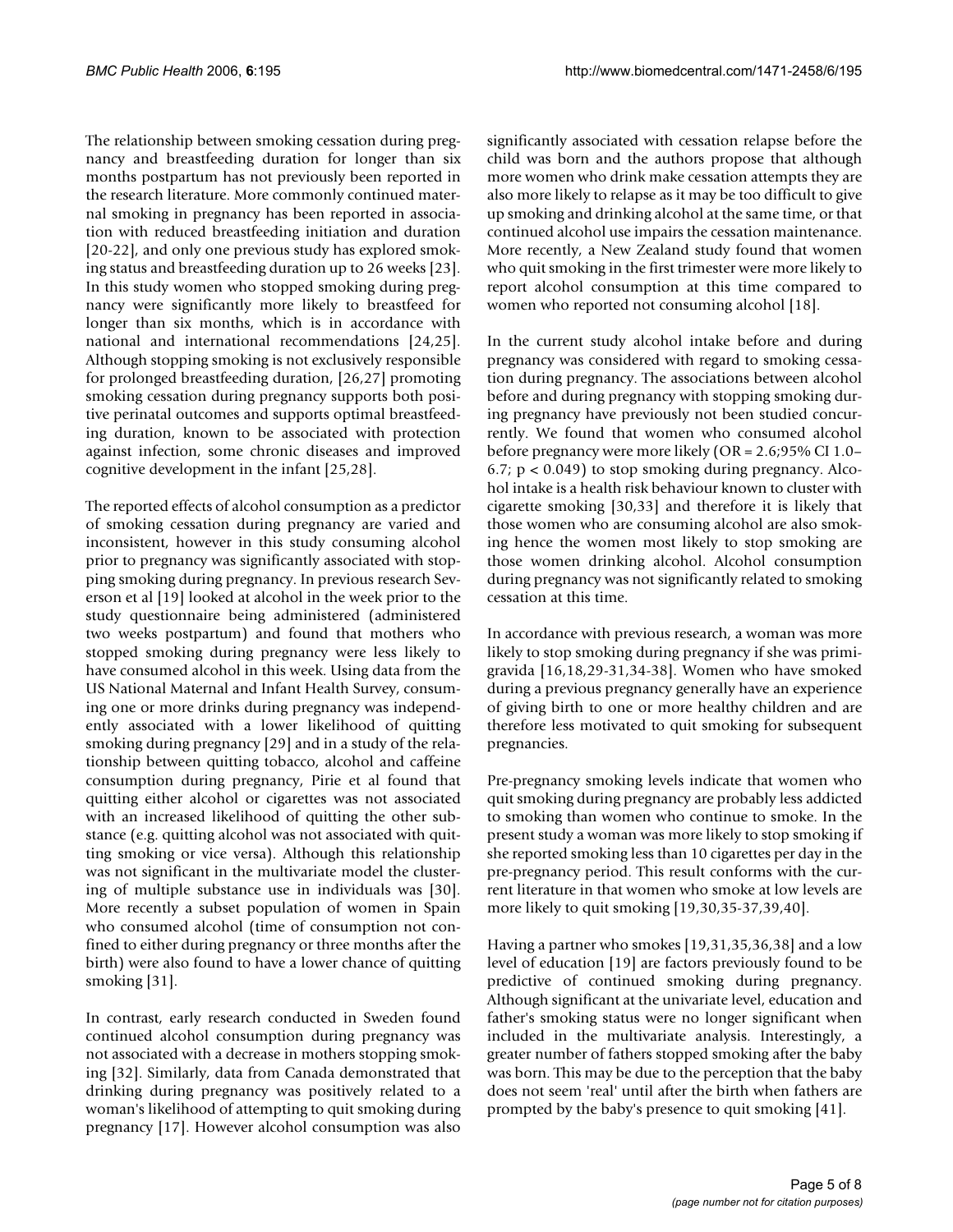Antenatal classes aim to prepare expectant parents for childbirth and their new family life. Attendance at antenatal classes was a significant predictor of smoking cessation in the univariate analysis, although not significant in the multivariate model. Previous studies have found that early attendance at antenatal care was predictive of stopping smoking during pregnancy [16,35].

Timing of the pregnancy as a predictive factor for stopping smoking during pregnancy has not previously been reported using Australian data. Internationally previous research has shown that women having an unplanned pregnancy were more likely to continue smoking during pregnancy [32], whereas others have failed to find an effect of an unintended pregnancy [29]. In this study, women whose pregnancy was unplanned were less likely to stop smoking during pregnancy, however this was not significant in the multivariate analysis. A planned pregnancy enables a woman the opportunity to consider stopping smoking in preparation for the antenatal period, whereas women who become pregnant unexpectantly have less time to implement this change.

Neither age nor income was related to the likelihood of stopping smoking during pregnancy. The correlation with age has been found in some previous studies [19] but not in others [38-40]. A relationship between age and smoking cessation during pregnancy is still unclear and further research is required in this area.

Studies have reported 66% higher medical costs attributed to complicated births for smoking mothers compared with non-smoking mothers [42]. In Australia it has been estimated that smoking during pregnancy is responsible for 78 infant deaths, 6890 hospital separations and a cost of AUD23 million dollars to the health care system each year [43].

As smoking cessation programs have been shown to reduce the odds of continued smoking in pregnancy [44], it is imperative that the factors found in this study and previous research to predict smoking cessation during pregnancy be addressed in evidence based intervention programs. This concurs with recommendations from the 2001 National Tobacco Strategy [45]. However despite this recommendation there appears to be a lack in the provision of any routine antenatal smoking cessation advice in the Australian health care setting [46,47].

This study did not define those women who quit in the pre-pregnancy period from those who quit during pregnancy, often referred to as 'spontaneous quitters' [48]. In addition, there is considerable evidence outlining a high prevalence of relapse in the postpartum period in women who quit smoking during pregnancy, [39] however the design of this research study did not enable this issue to be addressed. Future cohort studies should take smoking abstinence into consideration in the design phase. Consideration of factors contributing to residual confounding, such as emotional antenatal attachment to the foetus in relation to smoking cessation, were not measured in this research. Future research should examine these additional potential factors that may help further explain the relationship between pregnancy and smoking cessation.

As in most studies of smoking during pregnancy, all smoking behaviours were self-reported in this study and cigarette smoking may have been underreported particularly during the antenatal period when there is an increased stigma associated with smoking. Nevertheless, self-reported smoking status is considered to be reasonably accurate [49,50] and results presented here give a good picture of smoking during pregnancy. Although this study used a standardised questionnaire, to elicit smoking information, future studies should consider the inclusion of alternative measures of cigarette smoking.

A further limitation of the study is having less than 60% of eligible women participate. Nevertheless, the sample size is still relatively large (>500), and there was no significant difference in maternal age and level of education between participant and non-participants, suggesting that the sample was representative of the population from which it was drawn.

Notwithstanding the relatively small sample size, and the fact that all women came from government-based hospitals, results from this study do reflect the current evidence. In addition these mothers are representative of the 'hard to reach' groups in Australian health promotion. Therefore the lessons learned from this study could be usefully applied in health education programs.

## **Conclusion**

Quitting smoking during pregnancy is a potential area for huge public health gain in the short term through decreasing smoking related harm, and in the long term by promoting the positive health benefits of prolonged breastfeeding. Pregnancy is a time when women are more receptive to quitting smoking and many opportunities exist for implementing cessation efforts that are succinct and simple. A large proportion of women stop smoking voluntarily at this time, however many continue putting their health and that of their unborn foetus at risk. The current study highlights women who are primiparous, smoke less than 10 cigarettes per day before pregnancy, and consume alcohol before pregnancy, as significant predictors of quitting smoking at this time. Quitting smoking during pregnancy is supportive of breastfeeding for longer than six months.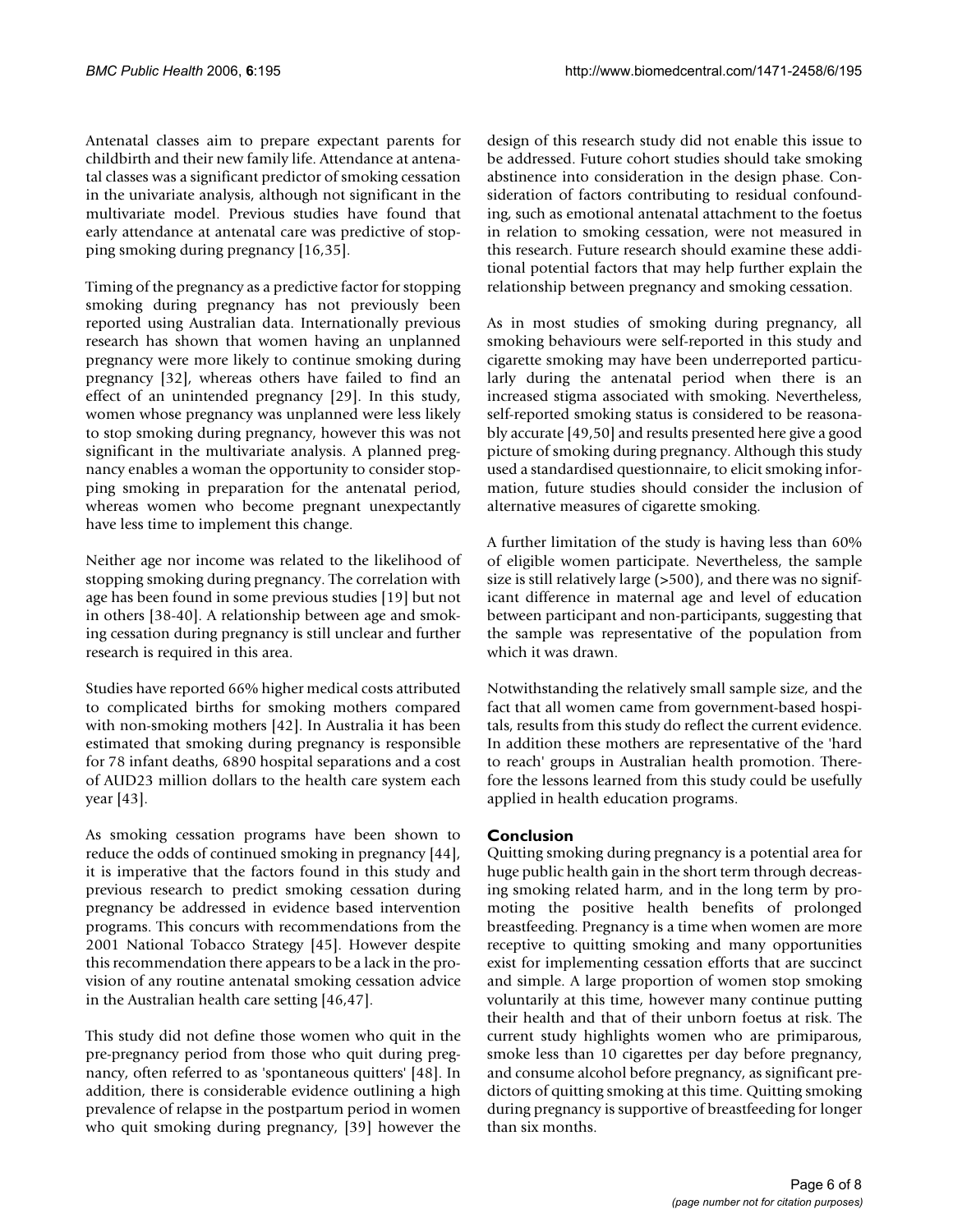In an effort to decrease the risk of adverse pregnancy outcomes and promote the best possible health outcomes for the infant and the mother, smoking cessation intervention programs in pregnancy should be designed with the predictive factors identified in this study in mind. It is also important that tobacco control strategies targeting the mainstream population run concurrently with smoking cessation programs for pregnant women. Antenatal care services at all levels and in both the public and private domain are paramount in supporting these cessation efforts.

## **Authors' contributions**

RCG had primary responsibility for the data analysis and writing the manuscript.

CWB supervised the design and execution of the study, and contributed to writing the manuscript.

HA participated in the final data analyses and contributed to writing the manuscript.

## **Competing interests**

The author(s) declare that they have no competing interests.

#### **Acknowledgements**

Roslyn Giglia is supported by a Public Health Postgraduate Research Scholarship from the National Health and Medical Research Council. The study was funded by the Australian Government Department of Health and Ageing.

#### **References**

- 1. Centre for Epidemiology and Research New South Wales Department of Health: **Mothers and babies, 2001.** *NSW Public Health Bulletin* 2002, **13(13):**S-4.
- 2. **Australian Longitudinal Study on Women's Health** [[http://](http://www.newcastle.edu.au/centre/wha/) [www.newcastle.edu.au/centre/wha/\]](http://www.newcastle.edu.au/centre/wha/)
- 3. US Department of Health and Human Services: **Women and smoking: a report of the Surgeon General – 2001.** *Office on Smoking and Health, National Center for Chronic Disease Prevention and Health Promotion, Centers for Disease Control and Prevention. Washington, DC: Office on Smoking and Health, National Center for Chronic Disease Prevention and Health Promotion, Centers for Disease Control and Prevention* 2001.
- 4. Lu Y, Tong S, Oldenburg B: **[Determinants of smoking cessation](http://www.ncbi.nlm.nih.gov/entrez/query.fcgi?cmd=Retrieve&db=PubMed&dopt=Abstract&list_uids=11733454) [during and after pregnancy.](http://www.ncbi.nlm.nih.gov/entrez/query.fcgi?cmd=Retrieve&db=PubMed&dopt=Abstract&list_uids=11733454)** *Health Promot Int* 2001, **16:**355-365.
- 5. Ershoff DH, Solomon LJ, Dolan-Mullen P: **[Predictors of intentions](http://www.ncbi.nlm.nih.gov/entrez/query.fcgi?cmd=Retrieve&db=PubMed&dopt=Abstract&list_uids=10982904) [to stop smoking early in prenatal care.](http://www.ncbi.nlm.nih.gov/entrez/query.fcgi?cmd=Retrieve&db=PubMed&dopt=Abstract&list_uids=10982904)** *Tob Control* 2000, **9(suppl 3):**iii41-iii45.
- 6. Graham KI, Scott JA, Binns CW, Oddy WH: **[National targets for](http://www.ncbi.nlm.nih.gov/entrez/query.fcgi?cmd=Retrieve&db=PubMed&dopt=Abstract&list_uids=16028655) [breastfeeding at hospital discharge have been achieved in](http://www.ncbi.nlm.nih.gov/entrez/query.fcgi?cmd=Retrieve&db=PubMed&dopt=Abstract&list_uids=16028655) [Perth.](http://www.ncbi.nlm.nih.gov/entrez/query.fcgi?cmd=Retrieve&db=PubMed&dopt=Abstract&list_uids=16028655)** *Acta Paediatr* 2005, **94:**352-356.
- Scott JA, Binns CW, Oddy WH, Graham Kl: Predictors of breast**feeding duration: evidence from a cohort study.** *Pedatrics* 2006, **117(4):**e646-e655.
- 8. Scott JA, Aitkin I, Binns CW, Aroni RA: **[Factors associated with](http://www.ncbi.nlm.nih.gov/entrez/query.fcgi?cmd=Retrieve&db=PubMed&dopt=Abstract&list_uids=10342541) [the duration of breastfeeding amongst women in Perth, Aus](http://www.ncbi.nlm.nih.gov/entrez/query.fcgi?cmd=Retrieve&db=PubMed&dopt=Abstract&list_uids=10342541)[tralia.](http://www.ncbi.nlm.nih.gov/entrez/query.fcgi?cmd=Retrieve&db=PubMed&dopt=Abstract&list_uids=10342541)** *Acta Paediatr* 1999, **88(4):**416-421.
- 9. Australian Bureau of Statistics: **National Health Survey questionnaire 1989–1990.** *Canberra;* 1991.
- 10. De la Mora A, Russell D, Dungy C, Losch M, Dusdieker L: **The Iowa Infant Feeding Attitude Scale: analysis of reliability and validity.** *Journal of Applied Social Psychology* 1999, **29(11):**2362-2380.
- 11. Scott JA, Shaker I, Reid M: **[Parental attidtudes toward breast](http://www.ncbi.nlm.nih.gov/entrez/query.fcgi?cmd=Retrieve&db=PubMed&dopt=Abstract&list_uids=15153132)[feeding: Their association with feeding outcome at hospital](http://www.ncbi.nlm.nih.gov/entrez/query.fcgi?cmd=Retrieve&db=PubMed&dopt=Abstract&list_uids=15153132) [discharge.](http://www.ncbi.nlm.nih.gov/entrez/query.fcgi?cmd=Retrieve&db=PubMed&dopt=Abstract&list_uids=15153132)** *Birth* 2004, **31(2):**125-131.
- 12. Scott JA, Binns CW, Aroni RA: **[The influence of reported pater](http://www.ncbi.nlm.nih.gov/entrez/query.fcgi?cmd=Retrieve&db=PubMed&dopt=Abstract&list_uids=9323617)[nal attitudes on the decision to breast-feed.](http://www.ncbi.nlm.nih.gov/entrez/query.fcgi?cmd=Retrieve&db=PubMed&dopt=Abstract&list_uids=9323617)** *J Paediatr Child Health* 1997, **33(4):**305-307.
- 13. McDermott L, Russell A, Dobson A: **Cigarette smoking among women in Australia.** In *National Tobacco Strategy 1999–2002/03 occasional paper* National Tobacco Strategy. Canberra: National Tobacco Strategy. Commonwealth Department of Health and Ageing;; 2002.
- 14. Australian Institute of Health and Welfare: **2004 National Drug Strategy Household Survey: first results. AIHW cat. no. PHE 57.** *Canberra: AIHW* 2005.
- 15. McDermott L, Dobson A, Russell A: **[Changes in smoking behav](http://www.ncbi.nlm.nih.gov/entrez/query.fcgi?cmd=Retrieve&db=PubMed&dopt=Abstract&list_uids=15704696)[iour among young women over life stage transitions.](http://www.ncbi.nlm.nih.gov/entrez/query.fcgi?cmd=Retrieve&db=PubMed&dopt=Abstract&list_uids=15704696)** *Aust N Z J Public Health* 2004, **28(4):**330-335.
- 16. Moshin M, Bauman AE: **[Socio-demographic factors associated](http://www.ncbi.nlm.nih.gov/entrez/query.fcgi?cmd=Retrieve&db=PubMed&dopt=Abstract&list_uids=16371166) [with smoking and smoking cessation among 426,344 preg](http://www.ncbi.nlm.nih.gov/entrez/query.fcgi?cmd=Retrieve&db=PubMed&dopt=Abstract&list_uids=16371166)[nant women in New South Wales, Australia.](http://www.ncbi.nlm.nih.gov/entrez/query.fcgi?cmd=Retrieve&db=PubMed&dopt=Abstract&list_uids=16371166)** *BMC Public Health* 2005, **5:**138.
- 17. Connor SK, McIntyre L: **[The sociodemographic predictors of](http://www.ncbi.nlm.nih.gov/entrez/query.fcgi?cmd=Retrieve&db=PubMed&dopt=Abstract&list_uids=10570583) [smoking cessation among pregnant women in Canada.](http://www.ncbi.nlm.nih.gov/entrez/query.fcgi?cmd=Retrieve&db=PubMed&dopt=Abstract&list_uids=10570583)** *Can J Public Health* 1999, **90(5):**352-355.
- 18. McLeod D, Pullon S, Cookson T: **[Factors that influence changes](http://www.ncbi.nlm.nih.gov/entrez/query.fcgi?cmd=Retrieve&db=PubMed&dopt=Abstract&list_uids=12740612) [in smoking behaviour during pregnancy.](http://www.ncbi.nlm.nih.gov/entrez/query.fcgi?cmd=Retrieve&db=PubMed&dopt=Abstract&list_uids=12740612)** *N Z Med J* 2003, **116(1173):**U418.
- 19. Severson HH, Andrews JA, Lichtenstein E, Wall M, Zoref L: **[Predic](http://www.ncbi.nlm.nih.gov/entrez/query.fcgi?cmd=Retrieve&db=PubMed&dopt=Abstract&list_uids=7740011)[tors of smoking during and after pregnancy: a survey of](http://www.ncbi.nlm.nih.gov/entrez/query.fcgi?cmd=Retrieve&db=PubMed&dopt=Abstract&list_uids=7740011) [mothers of newborns.](http://www.ncbi.nlm.nih.gov/entrez/query.fcgi?cmd=Retrieve&db=PubMed&dopt=Abstract&list_uids=7740011)** *Prev Med* 1995, **24:**23-28.
- 20. Horta BL, Kramer MS, Platt RW: **[Maternal smoking and the risk](http://www.ncbi.nlm.nih.gov/entrez/query.fcgi?cmd=Retrieve&db=PubMed&dopt=Abstract&list_uids=11211645) [of early weaning: a meta-analysis.](http://www.ncbi.nlm.nih.gov/entrez/query.fcgi?cmd=Retrieve&db=PubMed&dopt=Abstract&list_uids=11211645)** *Am J Public Health* 2001, **91(2):**304-307.
- 21. Ludvigsson JF, Ludvigsson J: **[Socio-economic determinants,](http://www.ncbi.nlm.nih.gov/entrez/query.fcgi?cmd=Retrieve&db=PubMed&dopt=Abstract&list_uids=16278998) [maternal smoking and coffee consumption, and exclusive](http://www.ncbi.nlm.nih.gov/entrez/query.fcgi?cmd=Retrieve&db=PubMed&dopt=Abstract&list_uids=16278998) [breastfeeding in 10205 children.](http://www.ncbi.nlm.nih.gov/entrez/query.fcgi?cmd=Retrieve&db=PubMed&dopt=Abstract&list_uids=16278998)** *Acta Paediatr* 2005, **94:**1310-1319.
- 22. Amir LH, Donath SM: **[Does maternal smoking have a negative](http://www.ncbi.nlm.nih.gov/entrez/query.fcgi?cmd=Retrieve&db=PubMed&dopt=Abstract&list_uids=12000412) [physiological effect on breastfeeding? The epidemiological](http://www.ncbi.nlm.nih.gov/entrez/query.fcgi?cmd=Retrieve&db=PubMed&dopt=Abstract&list_uids=12000412) [evidence.](http://www.ncbi.nlm.nih.gov/entrez/query.fcgi?cmd=Retrieve&db=PubMed&dopt=Abstract&list_uids=12000412)** *Birth* 2002, **29(2):**112-123.
- 23. Liu J, Rosenberg KD, Sandoval AP: **[Breastfeeding duration and](http://www.ncbi.nlm.nih.gov/entrez/query.fcgi?cmd=Retrieve&db=PubMed&dopt=Abstract&list_uids=16380564) [perinatal cigarette smoking in a population-based cohort.](http://www.ncbi.nlm.nih.gov/entrez/query.fcgi?cmd=Retrieve&db=PubMed&dopt=Abstract&list_uids=16380564)** *Am J Public Health* 2006, **96(2):**309-314.
- 24. World Health Organization: **The optimal duration of exclusive breastfeeding. Report of an expert consultation.** *Geneva: WHO* 2001.
- 25. Binns CW, Davidson GP: **Infant feeding guidelines for health workers.** In *Food for Health: Dietary Guidelines for Children and Adolescents in Australia* Edited by: NHMRC. Canberra: NHMRC; 2003:452.
- 26. Gilchrist D, Woods B, Binns CW, Scott JA, Gracey M, Smith H: **[Abo](http://www.ncbi.nlm.nih.gov/entrez/query.fcgi?cmd=Retrieve&db=PubMed&dopt=Abstract&list_uids=15707168)[riginal mothers, breastfeeding and smoking.](http://www.ncbi.nlm.nih.gov/entrez/query.fcgi?cmd=Retrieve&db=PubMed&dopt=Abstract&list_uids=15707168)** *Aust N Z J Public Health* 2004, **28(3):**225-228.
- 27. Leung GM, Lam T, Ho L: **[Breast-feeding and its relation to](http://www.ncbi.nlm.nih.gov/entrez/query.fcgi?cmd=Retrieve&db=PubMed&dopt=Abstract&list_uids=11978288) [smoking and mode of delivery.](http://www.ncbi.nlm.nih.gov/entrez/query.fcgi?cmd=Retrieve&db=PubMed&dopt=Abstract&list_uids=11978288)** *Obstet Gynecol* 2002, **99:**785-794.
- 28. Labbok MH, Clark D, Goldman AS: **[Breastfeeding: maintaining](http://www.ncbi.nlm.nih.gov/entrez/query.fcgi?cmd=Retrieve&db=PubMed&dopt=Abstract&list_uids=15229475) [an irreplaceable immunological resource.](http://www.ncbi.nlm.nih.gov/entrez/query.fcgi?cmd=Retrieve&db=PubMed&dopt=Abstract&list_uids=15229475)** *Nat Rev Immunol* 2004, **4:**565-572.
- 29. Kahn RS, Certain L, Whitaker RC: **[A reexamination of smoking](http://www.ncbi.nlm.nih.gov/entrez/query.fcgi?cmd=Retrieve&db=PubMed&dopt=Abstract&list_uids=12406812) [before, during, and after pregnancy.](http://www.ncbi.nlm.nih.gov/entrez/query.fcgi?cmd=Retrieve&db=PubMed&dopt=Abstract&list_uids=12406812)** *Am J Public Health* 2002, **92:**1801-1808.
- 30. Pirie PL, Lando H, Curry SJ, McBride CM, Grothaus LC: **[Tobacco,](http://www.ncbi.nlm.nih.gov/entrez/query.fcgi?cmd=Retrieve&db=PubMed&dopt=Abstract&list_uids=10808983) [alcohol, and caffeine use and cessation in early pregnancy.](http://www.ncbi.nlm.nih.gov/entrez/query.fcgi?cmd=Retrieve&db=PubMed&dopt=Abstract&list_uids=10808983)** *Am J Prev Med* 2000, **18:**54-61.
- 31. Torrent M, Sunyer J, Cullinan P, Basagana X, Harris J, Garcia O, Anto JM: **[Smoking cessation and associated factors during preg](http://www.ncbi.nlm.nih.gov/entrez/query.fcgi?cmd=Retrieve&db=PubMed&dopt=Abstract&list_uids=15228916)[nancy.](http://www.ncbi.nlm.nih.gov/entrez/query.fcgi?cmd=Retrieve&db=PubMed&dopt=Abstract&list_uids=15228916)** *Gac Sanit* 2004, **18(3):**184-189.
- 32. Dejin-Karlsson E, Hanson BS, Ostergren P, Ranstam J, Isacsson S, Sjoberg N: **[Psychosocial resources and persistent smoking in](http://www.ncbi.nlm.nih.gov/entrez/query.fcgi?cmd=Retrieve&db=PubMed&dopt=Abstract&list_uids=8762351) [early pregnancy – a population study of women in their first](http://www.ncbi.nlm.nih.gov/entrez/query.fcgi?cmd=Retrieve&db=PubMed&dopt=Abstract&list_uids=8762351) [pregnancy in Sweden.](http://www.ncbi.nlm.nih.gov/entrez/query.fcgi?cmd=Retrieve&db=PubMed&dopt=Abstract&list_uids=8762351)** *J Epidemiol Community Health* 1996, **50:**33-39.
- 33. English RM, Najman JM, Bennett SA: **[Dietary intake of Australian](http://www.ncbi.nlm.nih.gov/entrez/query.fcgi?cmd=Retrieve&db=PubMed&dopt=Abstract&list_uids=9161068) [smokers and nonsmokers.](http://www.ncbi.nlm.nih.gov/entrez/query.fcgi?cmd=Retrieve&db=PubMed&dopt=Abstract&list_uids=9161068)** *Aust N Z J Public Health* 1997, **21:**141-146.
- 34. Cnattingius S, Lindmark G, Meirik O: **[Who continues to smoke](http://www.ncbi.nlm.nih.gov/entrez/query.fcgi?cmd=Retrieve&db=PubMed&dopt=Abstract&list_uids=1645075) [while pregnant?](http://www.ncbi.nlm.nih.gov/entrez/query.fcgi?cmd=Retrieve&db=PubMed&dopt=Abstract&list_uids=1645075)** *J Epidemiol Community Health* 1992, **46:**218-221.